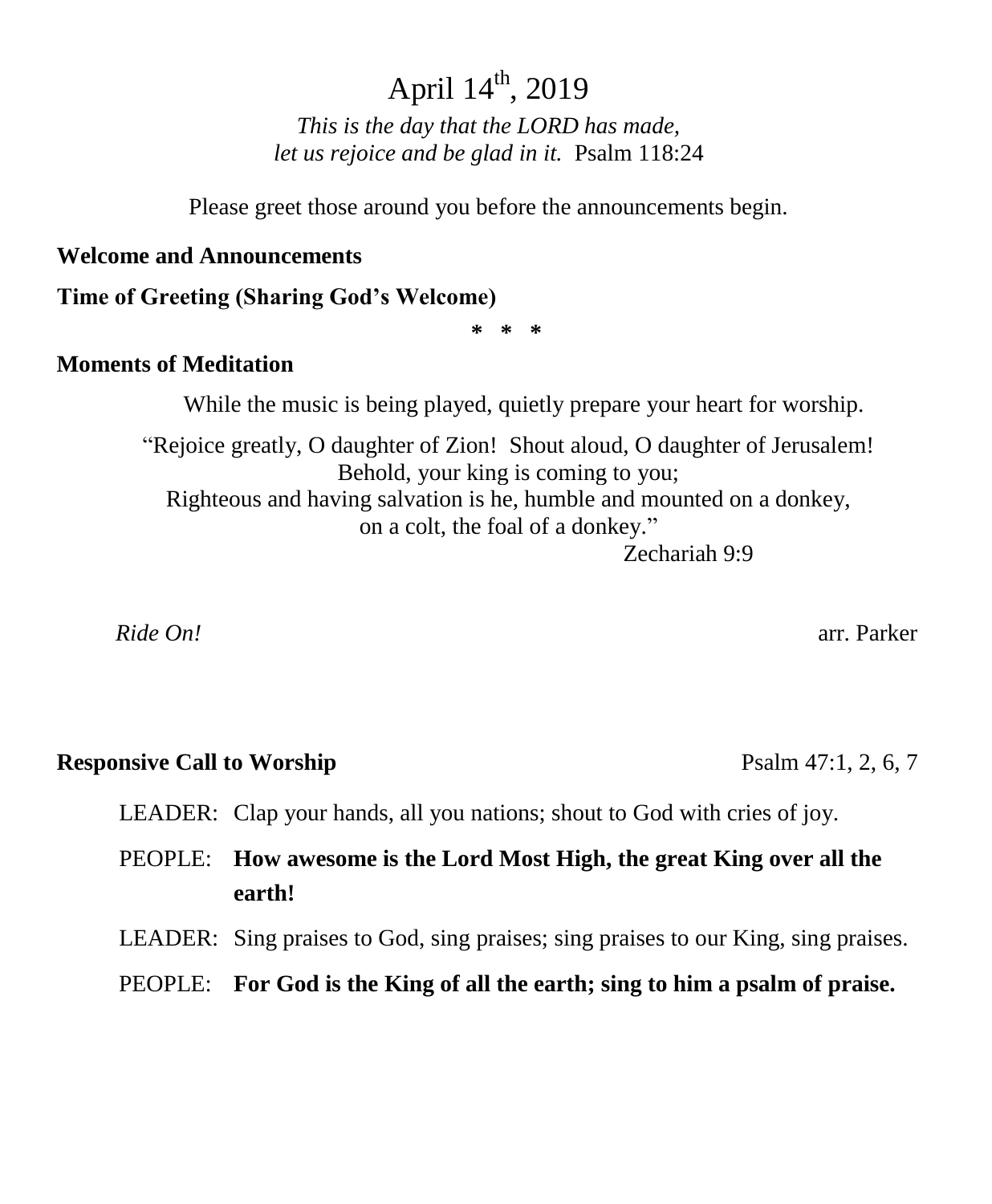All glory, laud, and honor to Thee, Redeemer, King, to whom the lips of children made sweet hosannas ring! Thou art the King of Israel, Thou David's royal Son, who in the Lord's name comest, the King and blessed One!

The people of the Hebrews with palms before Thee went; our praise and prayer and anthems before Thee we present: to Thee, before Thy passion, they sang their hymns of praise; to Thee, now high exalted, our melody we raise.

Thou didst accept their praises; accept the prayers we bring, who in all good delightest, Thou good and gracious King! All glory, laud, and honor, to Thee, Redeemer, King. to whom the lips of children made sweet hosannas ring!

**Ministry of Music** *The King of Glory Comes* No. 240





Vocalists: Who is the King of glory? What shall we call him? He is Immanuel, the promised of ages.

Congregation: Refrain as seen above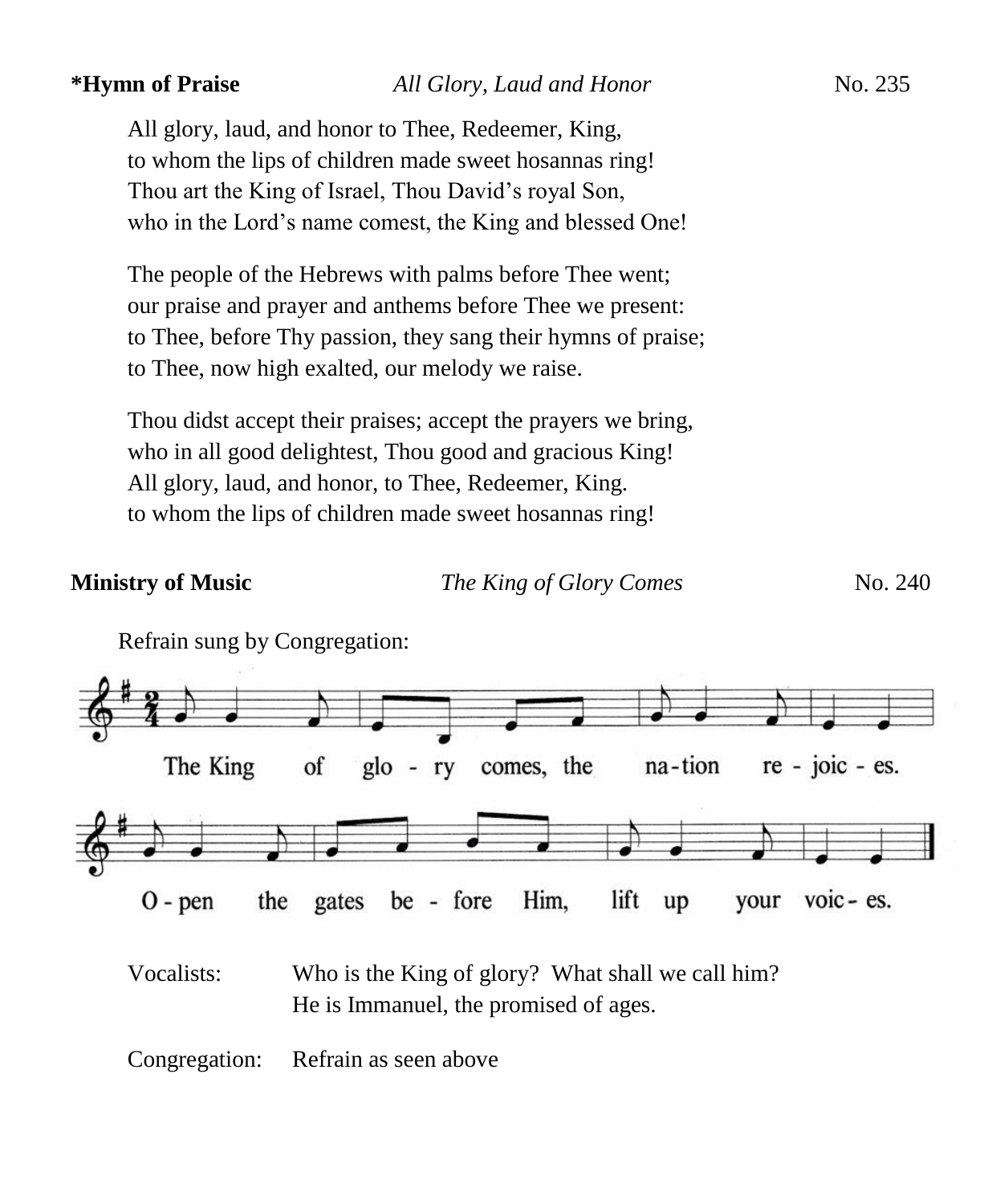| Vocalists: | In all of Galilee, in city or village,<br>He goes among His people, curing their illness.         |
|------------|---------------------------------------------------------------------------------------------------|
|            | Congregation: Refrain as seen above                                                               |
| Vocalists: | He gave His life for us, the pledge of salvation.<br>He took upon Himself the sin of the nations. |



Vocalists: He conquered sin and death; he truly has risen. And He will share with us His heavenly kingdom.

Congregation: Refrain as seen above

## **\*Prayer of Invocation**

## **Scripture Reading: Congregation on bold print** Responsive Reading of Psalm 24:7-10

Lift up your heads, O you gates; be lifted up, you ancient doors, that the King of glory may come in.

### **Who is this King of glory? The Lord strong and mighty, the Lord mighty in battle.**

Lift up your heads, O you gates; lift them up, you ancient doors, that the King of glory may come in.

**Who is he, this King of glory? The Lord Almighty – he is the King of glory.**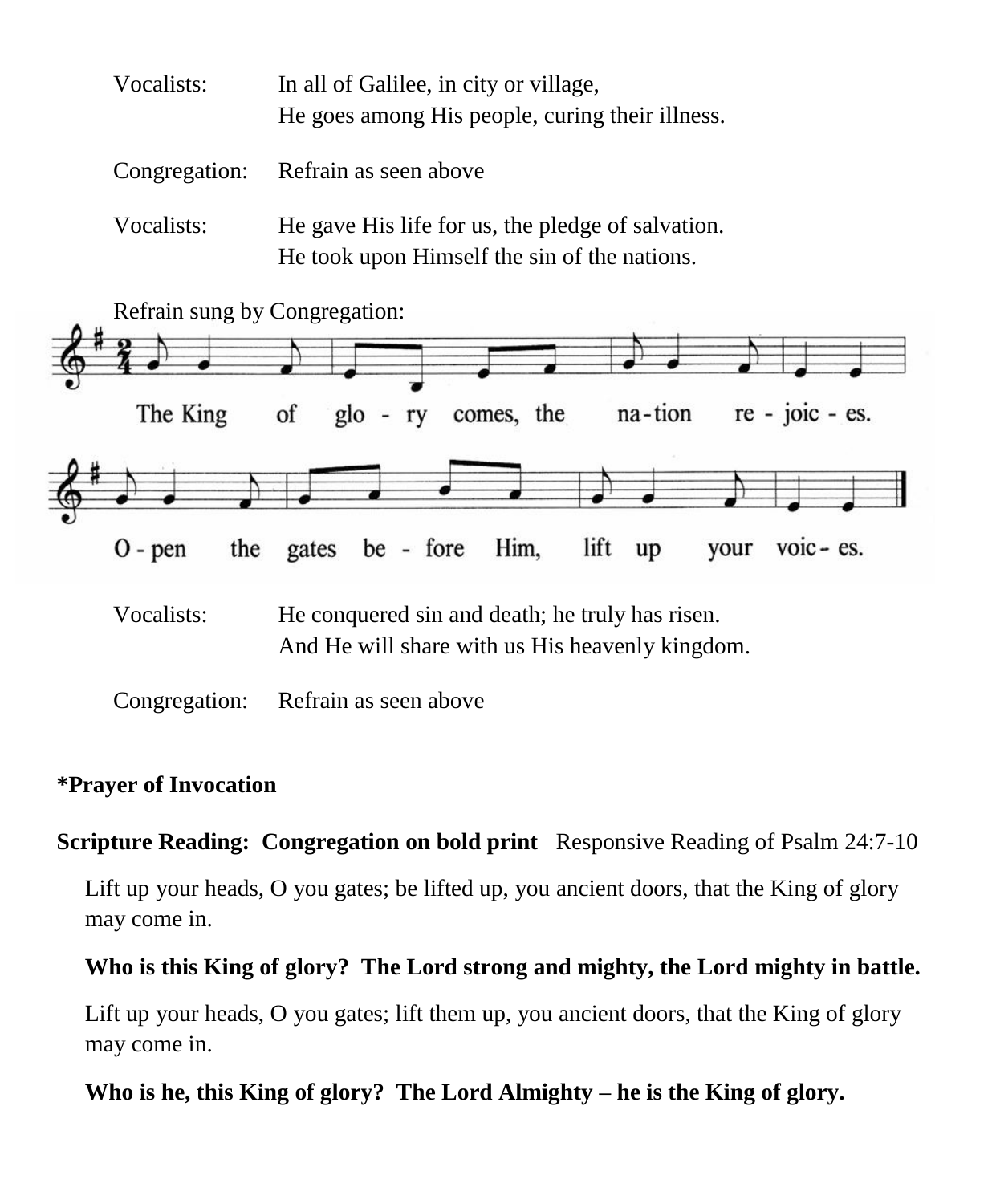#### **Prayer of Confession**

O Lord, who on this day entered the rebellious city that later rejected You, we confess that our wills are as rebellious as Jerusalem's, our faith is often more show than substance, our hearts need cleansing. Have mercy on us, Son of David, Savior of our lives. Help us to lay at Your feet all that we have and all that we are, trusting You to forgive what is sinful, to heal what is broken, to welcome our praises, and to receive us as Your own. For Jesus' sake. Amen.

#### **Assurance of Pardoning Grace** Colossians 2:13-15

**<sup>13</sup>** When you were dead in your sins and in the uncircumcision of your sinful nature, God made you alive with Christ. He forgave us all our sins, **<sup>14</sup>** having canceled the written code, with its regulations, that was against us and that stood opposed to us; he took it away, nailing it to the cross. **<sup>15</sup>** And having disarmed the powers and authorities, he made a public spectacle of them, triumphing over them by the cross.

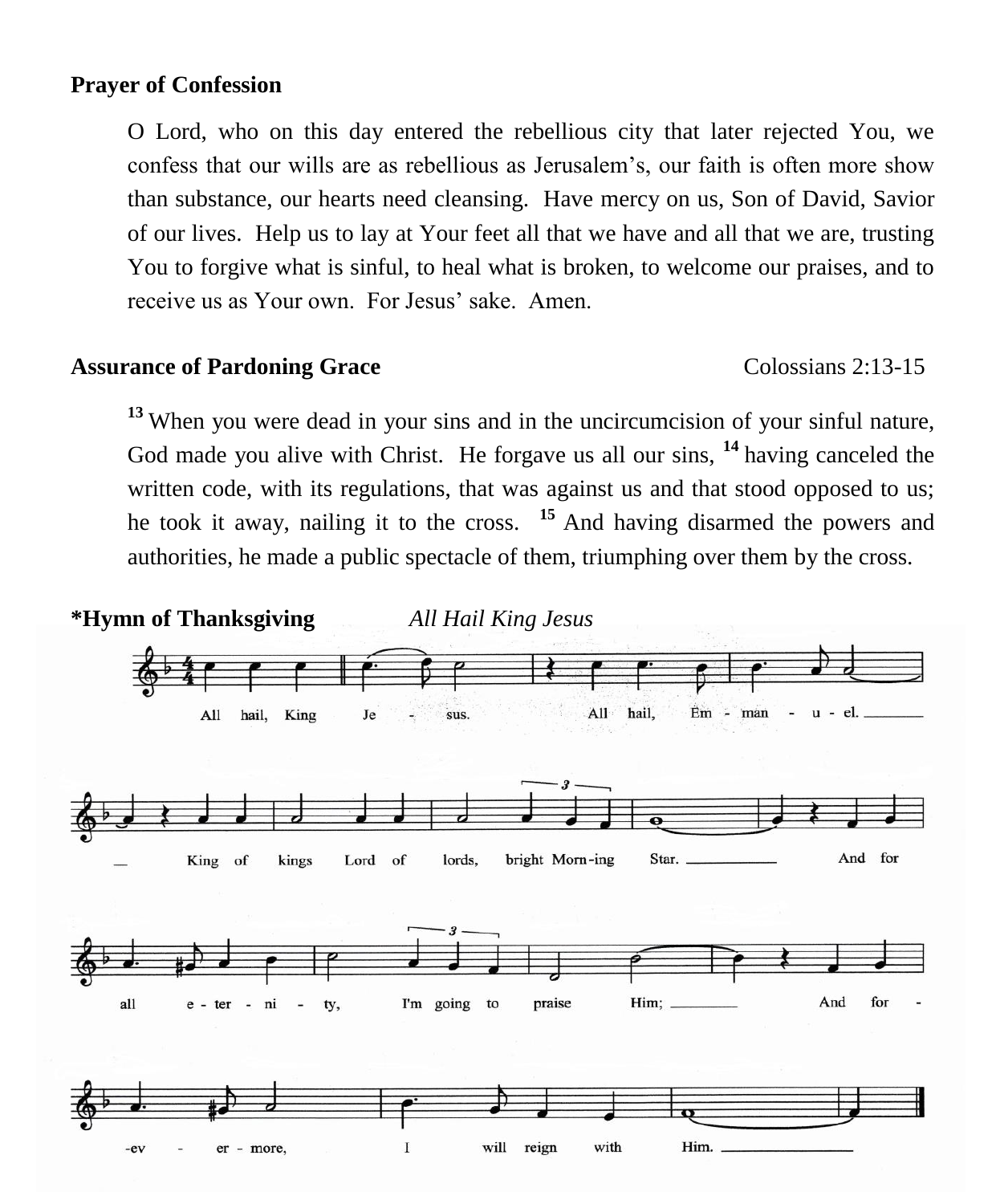### **New City Catechism Question # 31**

#### **What do we believe by true faith?**

Everything taught to us in the gospel. The Apostles' Creed expresses what we believe in these words: We believe in God the Father Almighty, Maker of heaven and earth; and in Jesus Christ his only Son our Lord, who was conceived by the Holy Spirit, born of the virgin Mary, suffered under Pontius Pilate, was crucified, died, and was buried. He descended into hell. The third day he rose again from the dead. He ascended into heaven and is seated at the right hand of God the Father Almighty; from there he will come to judge the living and the dead. We believe in the Holy Spirit, the holy catholic church, the communion of saints, the forgiveness of sins, the resurrection of the body, and the life everlasting.

#### **Prayer of Intercession**

**Tithes and Offering** *Hallelujah! Praise the Lamb* arr. Torrans

From the moment man first disobeyed the Father, we were then held captive by our sin. The law of God demanded a sacrifice, restoring to Himself His own again.

So the Lamb His only Son was freely offered. Atonement for our sin forever made. He innocent and holy; Still God and God only could ransom and redeem us back again.

Hallelujah praise the Lamb! Hallelujah praise the Lamb. My heart sings His praise again. Hallelujah praise the Lamb.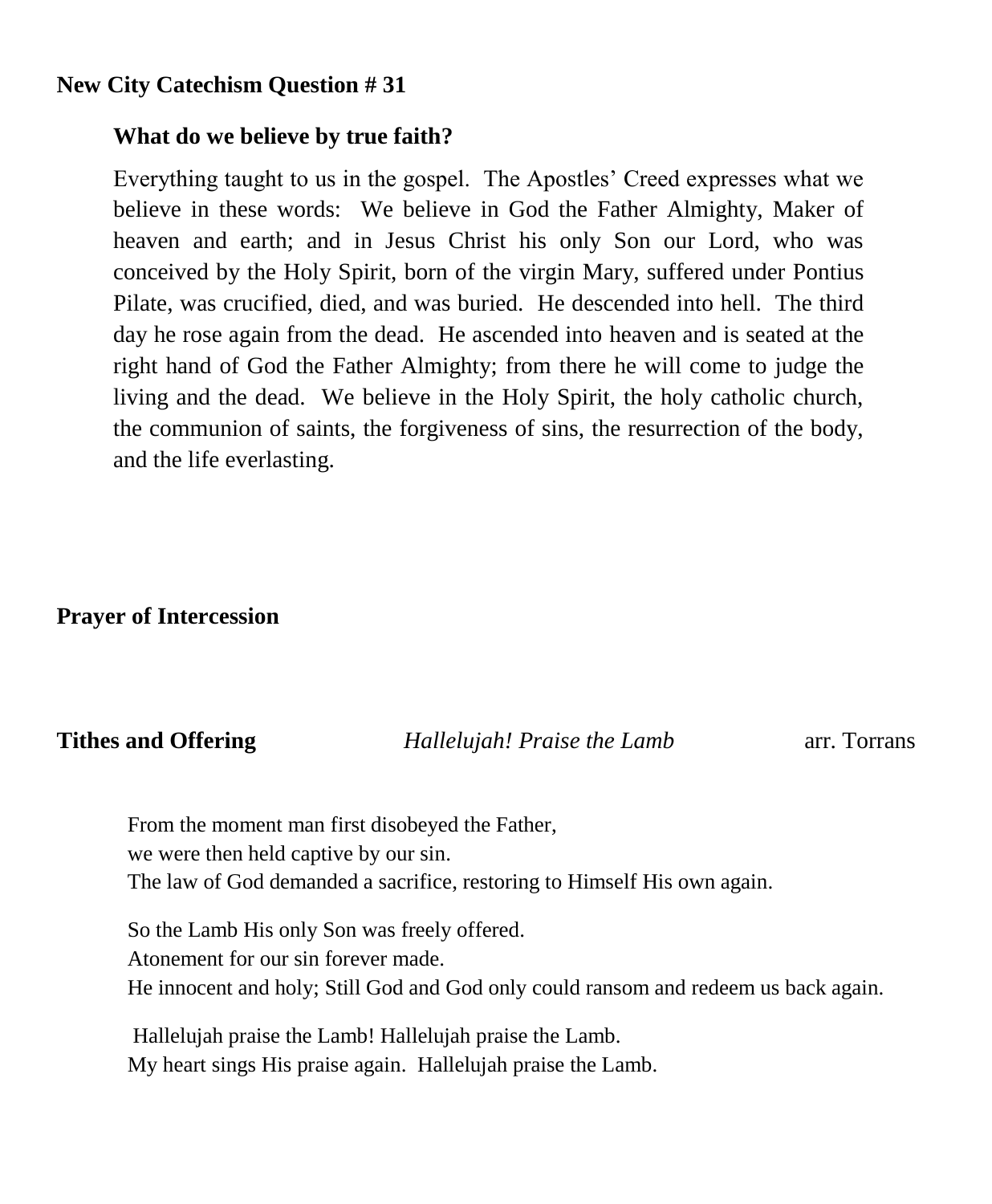**\*Hymn of Preparation** *Hosanna, Loud Hosanna*



**Sermon Behold – Your King!** John 12:12-16; 18:28-38a

Pew Bible Page 1671

Introduction:

Palm Sunday and Passion Week – Things, and scenes that come front and center.

Main idea:

From God's side - Jesus reveals Himself, and wants to be known, as your King.

From your side - You can only truly know Jesus when you know Him as your one and only true King!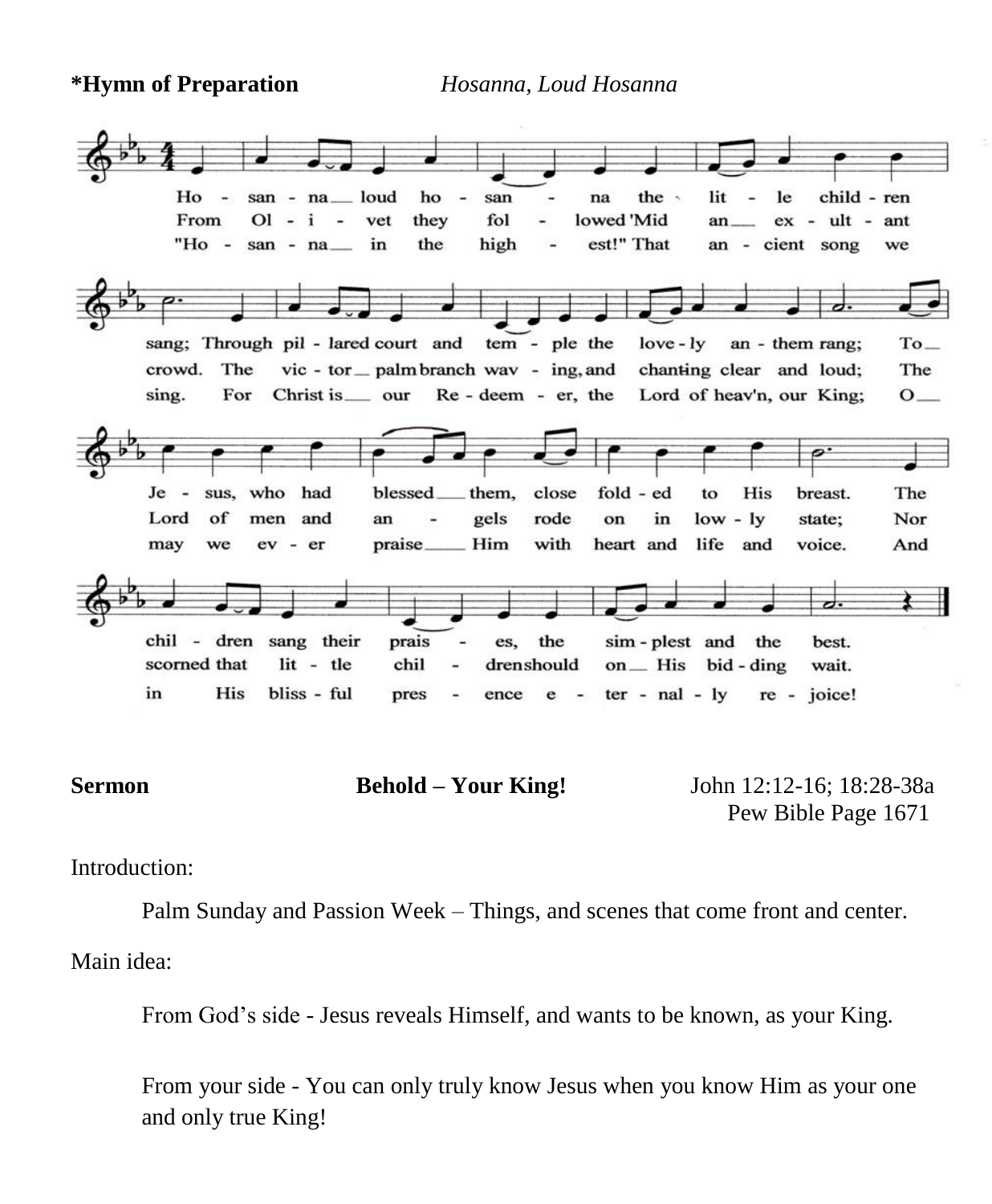1. Behold - Your King has come to you!

2. The Great Surrender

3. The Great Acceptance

4. The Good Confession

### **Celebration of the Lord's Supper**

Please hold the elements so that we may all partake together. The bread set apart is gluten free. We use wine in the Lord's Supper, however, for those who prefer, grape juice is provided in the outer ring of the tray.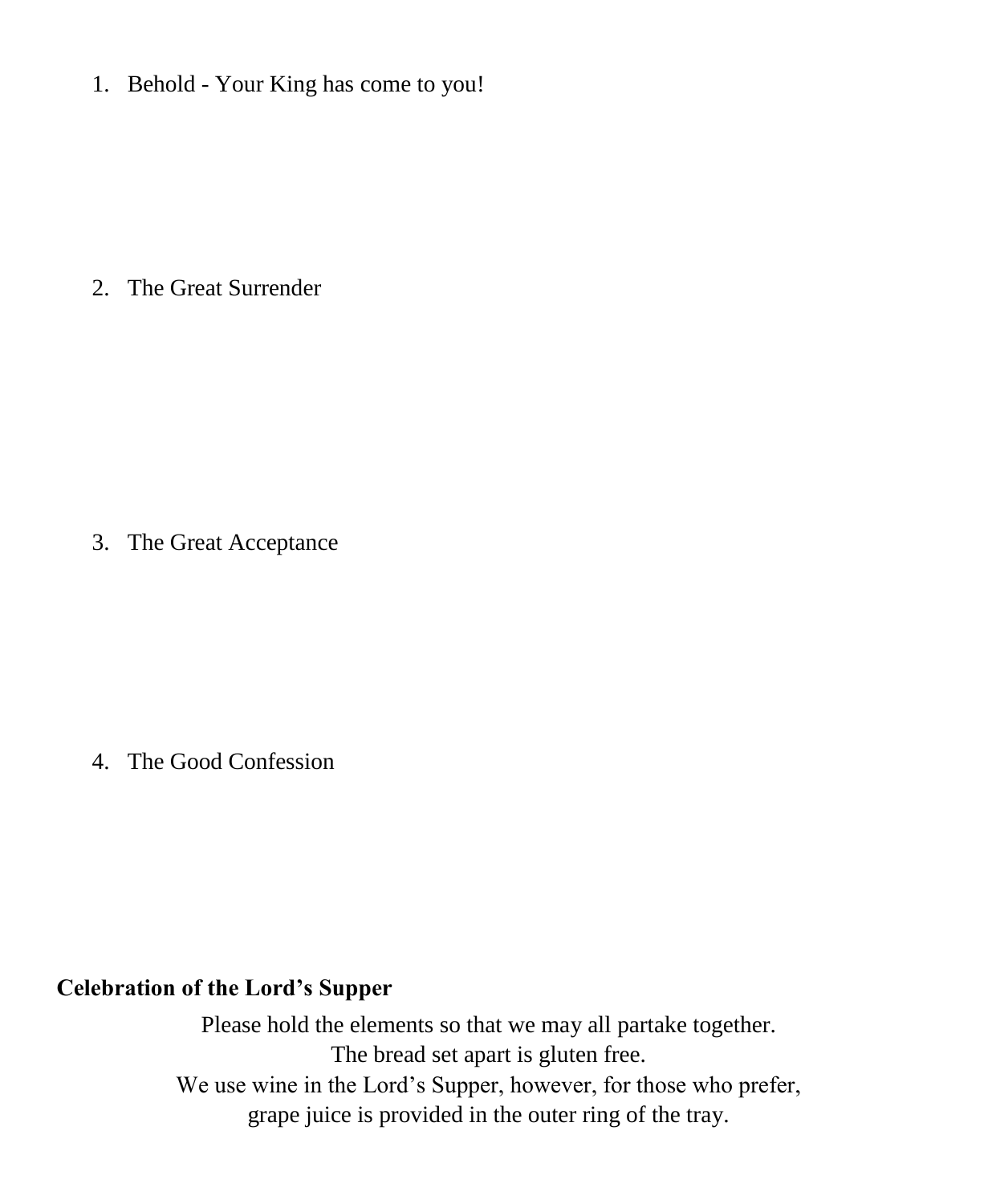#### **\*Chorus of Response** *Hosanna*

Hosanna, hosanna; Hosanna in the highest; Hosanna, hosanna; Hosanna in the highest. Lord we lift up Your name, with hearts full of praise; Be exalted, O Lord my God, Hosanna in the highest.

Glory, glory; Glory to the King of kings; Glory, glory; Glory to the King of kings. Lord we lift up Your name, with hearts full of praise; Be exalted, O Lord my God, Hosanna in the highest.

### **\*Benediction**

## **\*Gloria Patri** No. 735

Glory be to the Father, and to the Son, and to the Holy Ghost; as it was in the beginning, is now, and ever shall be, world without end. Amen, amen.

| *Postlude | May Jesus Christ Be Praised | arr. Krogstad |  |
|-----------|-----------------------------|---------------|--|
|           |                             |               |  |
|           |                             |               |  |

**\* Congregation:** Please stand as able.

**\* \* \* \* \* \* \* \***

| <b>Vocalists</b>                                               | Becky Schoon, Alanna Tuitman |
|----------------------------------------------------------------|------------------------------|
| <b>Piano</b>                                                   | Denise O'Neal                |
| <b>Scripture, New City Catechism &amp; Intercessory Prayer</b> | Bruce Stoltzfus, Elder       |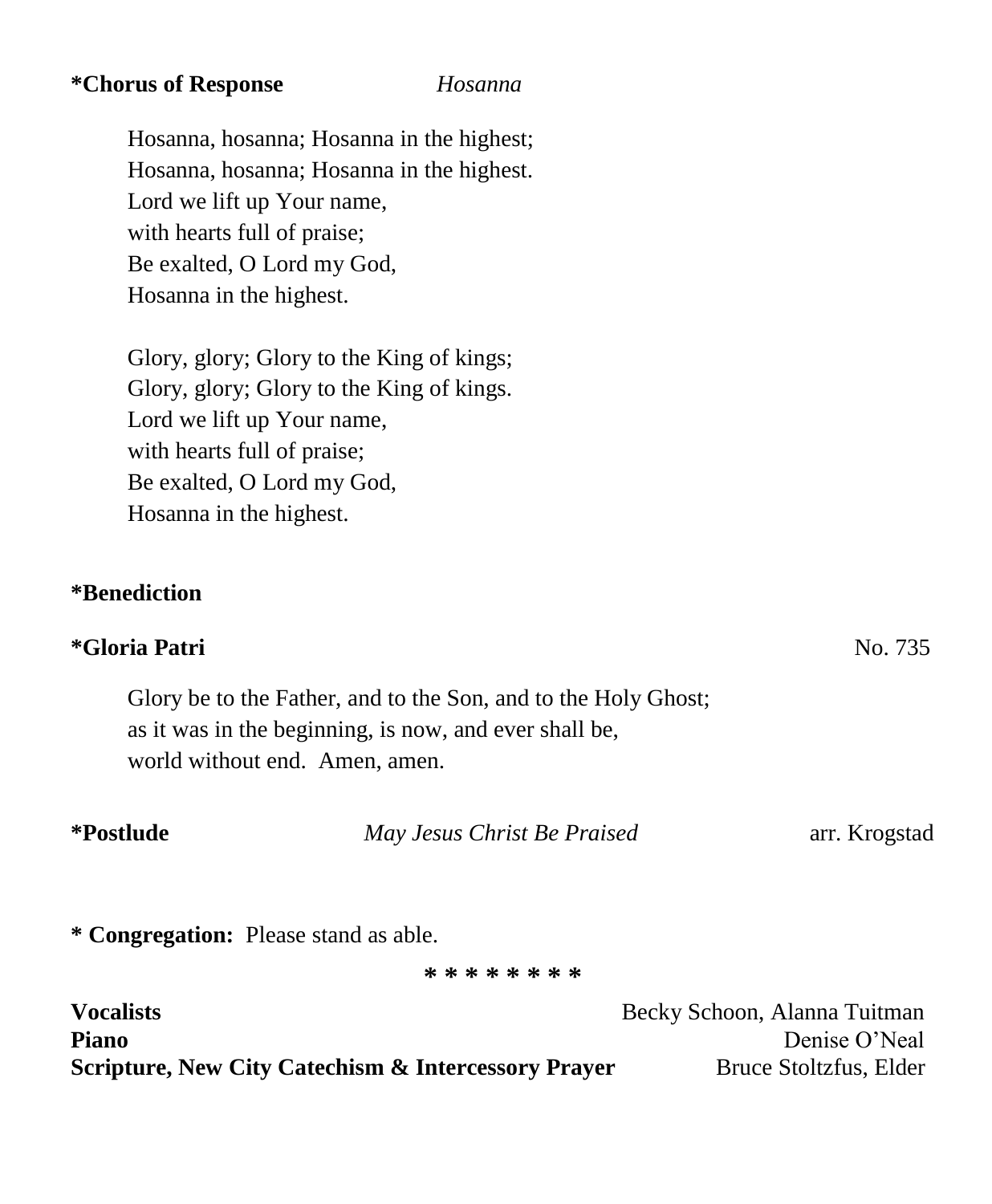# **Weekly Calendar**

| <b>DATE</b>     | TIME              | <b>EVENT</b>                                                                    |
|-----------------|-------------------|---------------------------------------------------------------------------------|
| <b>SUN 4/14</b> | $9:15 \text{ AM}$ | <b>Sunday School</b>                                                            |
|                 | 10:30 AM          | Worship Service & The Lord's Supper                                             |
|                 | 12:15 PM          | Session & Deacons' Meeting                                                      |
|                 | 6:00 PM           | <b>Prayer Meeting (Missions Focus)</b>                                          |
| <b>WED 4/17</b> | 9:30 AM           | Ladies' Bible Study                                                             |
|                 | 11:00 AM          | Ladies' Bible Study                                                             |
| <b>FRI 4/19</b> | 5:00 PM           | Choir Rehearsal                                                                 |
|                 | 6:30 PM           | Good Friday Service<br>"We Remember Calvary"                                    |
| <b>SUN 4/21</b> | 6:00 AM           | <b>Easter Sunrise Service</b><br>Ogden Gardens (775 Harrison Blvd., Valparaiso) |
|                 | 10:30 AM          | <b>Worship Service</b>                                                          |

# **Important Upcoming Events**

| <b>WED 4/24</b> | 6:30 PM | <b>Congregational Meeting</b> |  |
|-----------------|---------|-------------------------------|--|
|-----------------|---------|-------------------------------|--|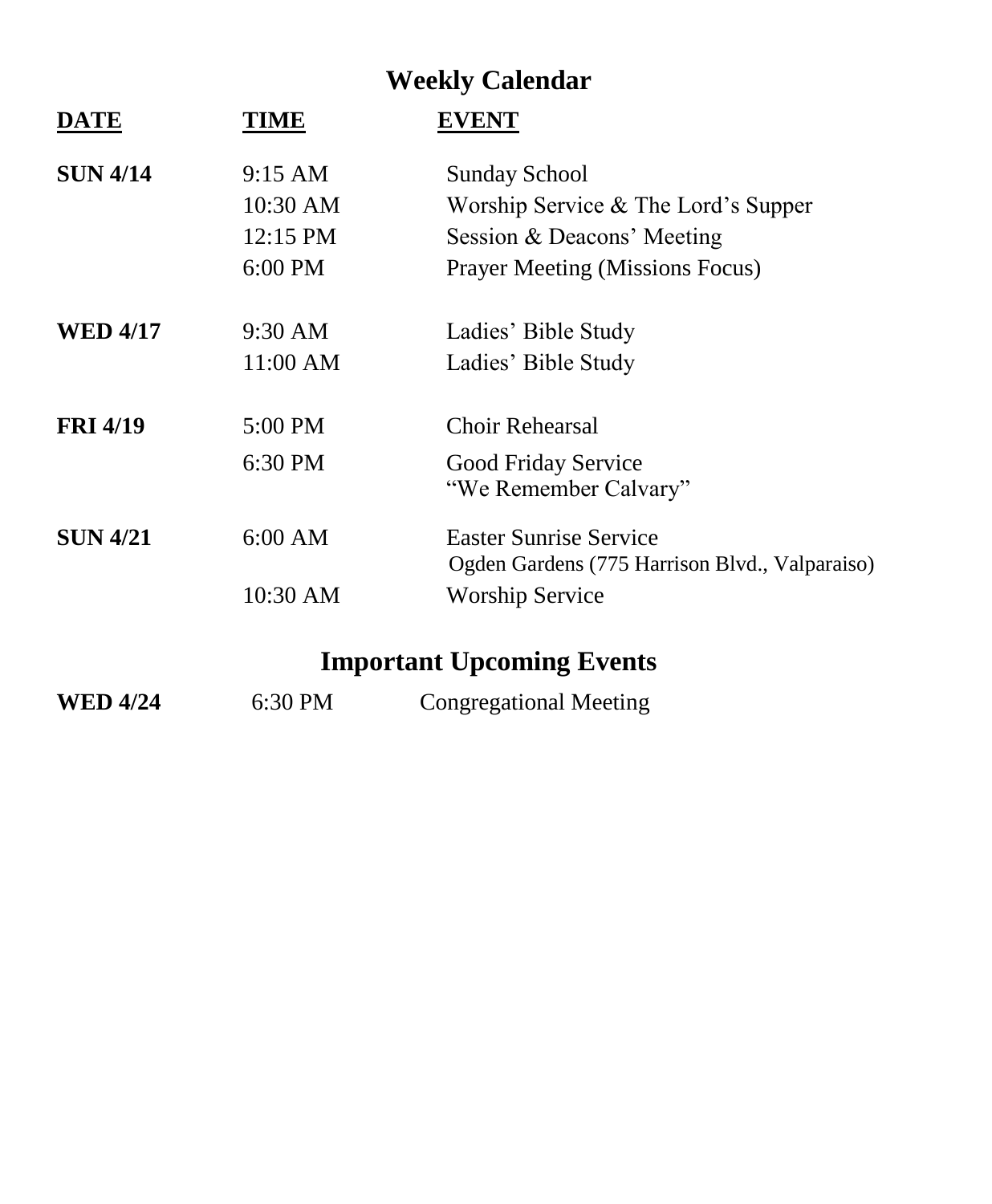# **Serving the Lord**

|                     | 4/14             | 4/19                | 4/21           |
|---------------------|------------------|---------------------|----------------|
|                     |                  | <b>Good Friday</b>  | Easter         |
| S.S. Nursery        | L. Hrivnak       |                     |                |
|                     |                  |                     |                |
|                     | D. O'Neal,       |                     | J. Rogers,     |
| <b>AM Nursery</b>   | Krystal T.       | Cordie A.           | G. Lash        |
| Greeters            | Sederberg        | <b>Hrivnak</b>      | O'Neal         |
| <b>Bring Treats</b> | <b>Hrivnak</b>   |                     | No Treats      |
| Server & Clean-Up   | <b>Hrivnak</b>   |                     | No Treats      |
| Audio               | J. Martin        | <b>B.</b> Armstrong | B. Schoon      |
| Elder of the Week   | <b>Stoltzfus</b> |                     | <b>Hrivnak</b> |

# **Announcements**

 **The Lord's Supper:** The Lord's Supper will be celebrated today. An offering for the Deacon's Fund will be received at the back of the sanctuary.

 **Pastor Walter Lorenz:** This morning we welcome Walter Lorenz, Pastor at Large of the Great Lakes Presbytery and our interim pastor while we search for a new pastor. Our guest pastor for next week Sunday is Rev. Alan Strange. He is a Professor of Church History at Mid-America Reformed Seminary in Dyer, IN. He is the pastor who led the Marriage Seminar at our church last month. We are grateful for his ministry and to have him with us this Easter Sunday morning.

 **Prayer for Missionaries:** The Apostle Paul asked for prayer and our missionaries need it also. Please come to the Prayer Service tonight from  $6 - 7$  pm as the missionaries are prayed for using the recent requests that they have sent to the church.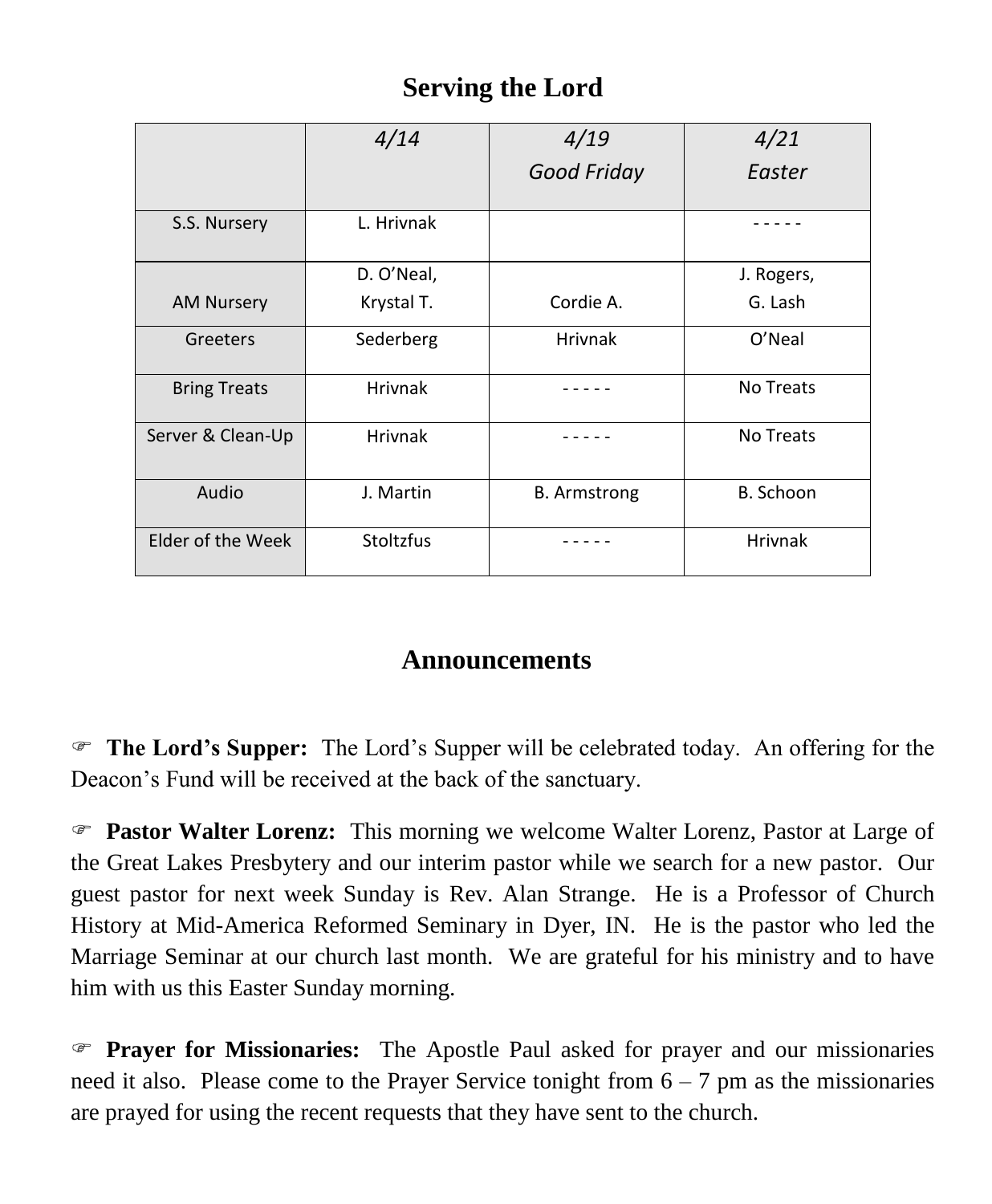**Committee Reports Due by April 17:** Committee chairs or someone from your committee should write up a report for the annual meeting booklet and email it to Sandy by Wednesday, April 17.

 **Good Friday Rehearsal:** There will be a short rehearsal at 5:00 pm on Friday before the Good Friday service for those who are singing during the service and desire to sing through the music. Since there will not be time to go home between the rehearsal and the service, it is suggested that you take a sandwich along to eat at the church before the service at 6:30 pm.

 **Good Friday Service:** Come and reflect on Christ's last days and His journey to the cross as the Adult Choir sings the musical, *We Remember Calvary*. This choral work uses both traditional and contemporary hymns, worship songs, congregational singing, scripture reading, and narration. Elder Bruce Stoltzfus will give the meditation. This Tenebrae (Latin word for "shadows") service begins at 6:30 pm. A nursery will be provided. Bring a friend (see flyer in narthex).

 **Easter Sunrise Service**: Come to Ogden Gardens (775 Harrison Blvd., Valparaiso) at 6:00 am on Easter Sunday morning to begin your day celebrating Christ's resurrection through song and scripture. Take a lawn chair, blanket (if necessary) and your own coffee. Donuts and orange juice will be provided.

 **Easter Services:** Mark your calendar. **Good Friday Service –** Friday, April 19, 6:30 pm **Easter Sunrise Service** – Sunday, April 21, 6:00 am (at Ogden Gardens) **Easter Sunday** – Sunday, April 21, 10:30 am (no Sunday School classes)